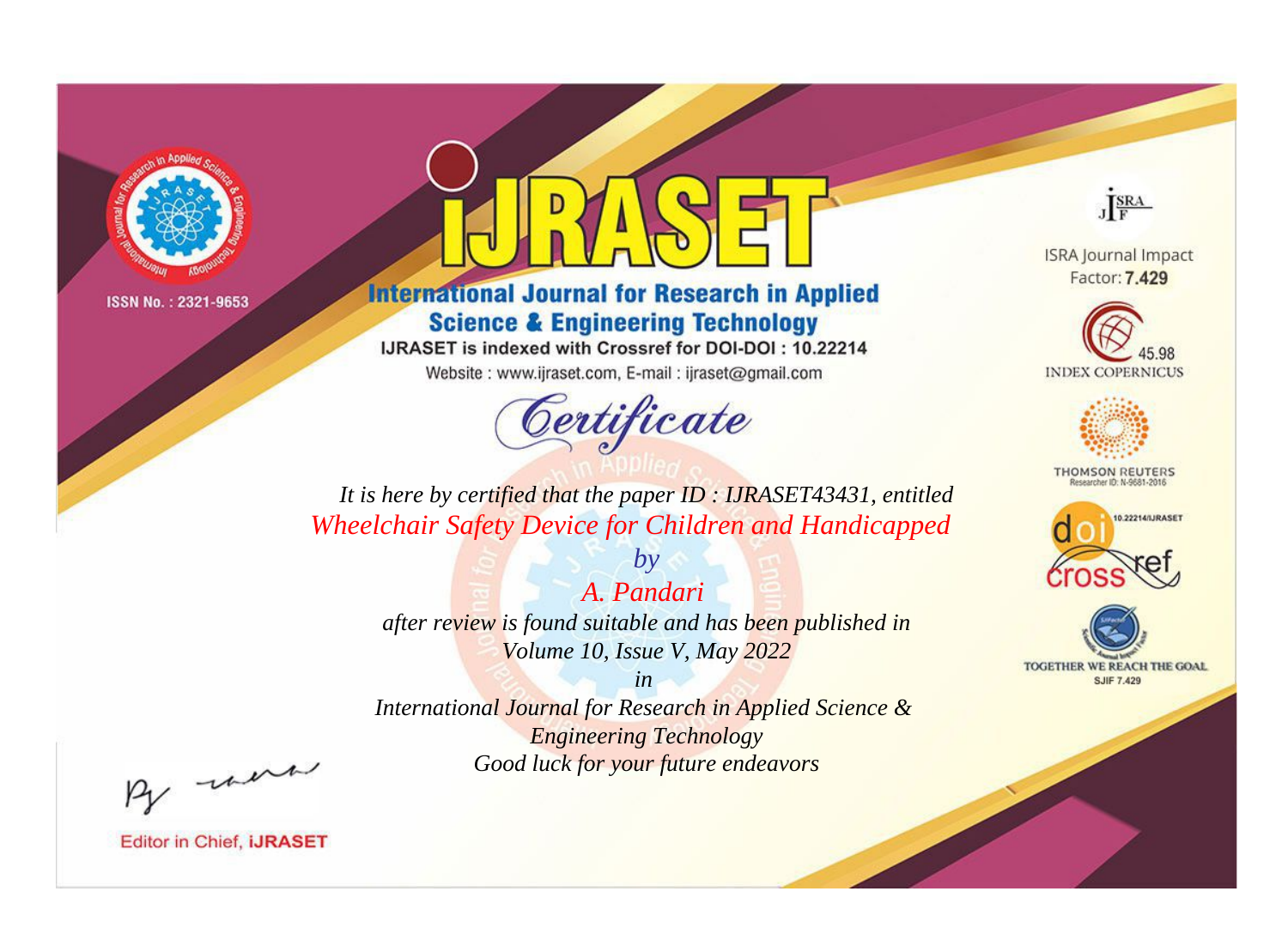

# **International Journal for Research in Applied Science & Engineering Technology**

IJRASET is indexed with Crossref for DOI-DOI: 10.22214

Website: www.ijraset.com, E-mail: ijraset@gmail.com



JERA

**ISRA Journal Impact** Factor: 7.429





**THOMSON REUTERS** 



TOGETHER WE REACH THE GOAL **SJIF 7.429** 

*It is here by certified that the paper ID : IJRASET43431, entitled Wheelchair Safety Device for Children and Handicapped*

> *B. Anjali after review is found suitable and has been published in Volume 10, Issue V, May 2022*

*by*

*in* 

*International Journal for Research in Applied Science & Engineering Technology Good luck for your future endeavors*

By morn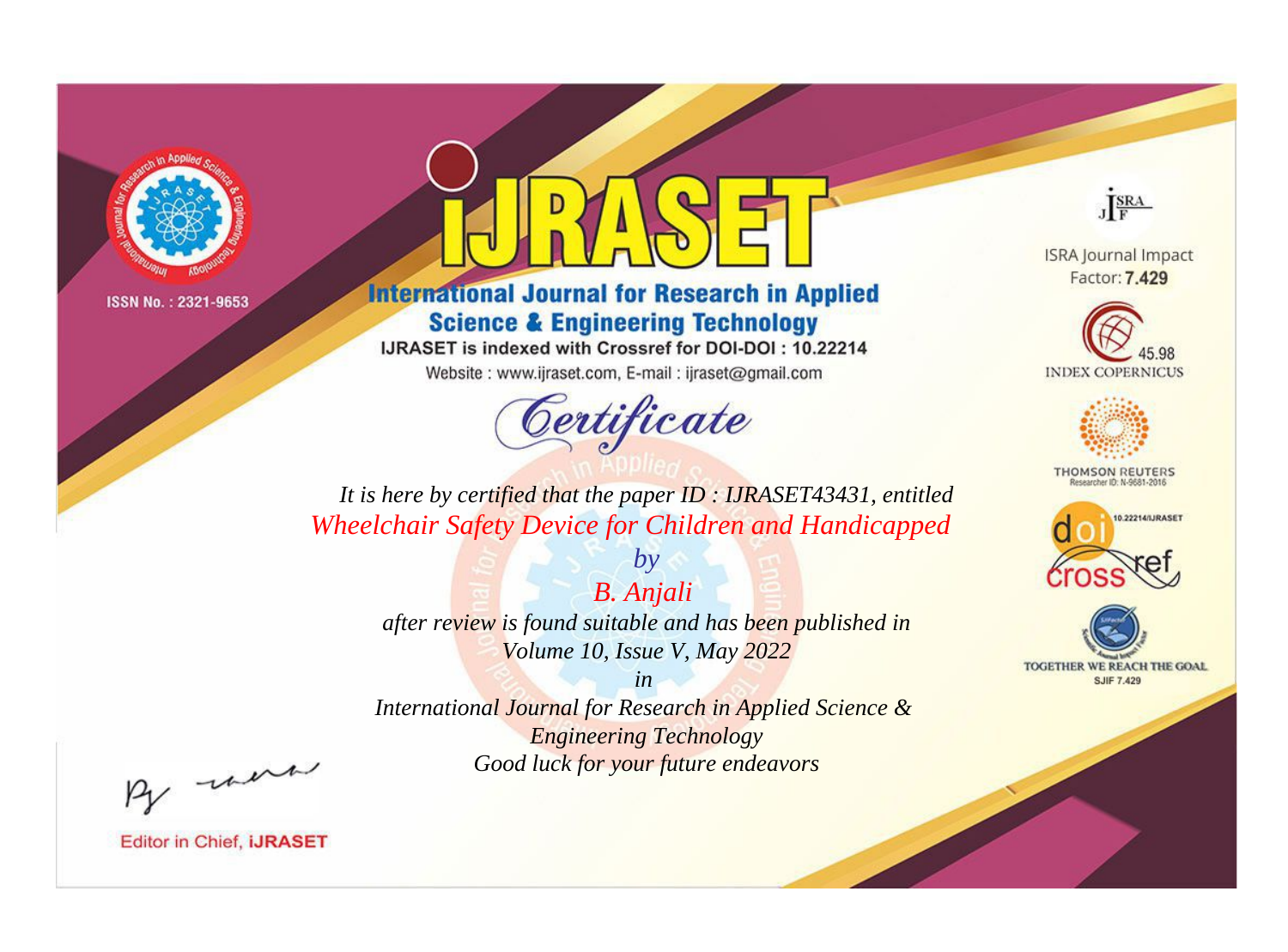

# **International Journal for Research in Applied Science & Engineering Technology**

IJRASET is indexed with Crossref for DOI-DOI: 10.22214

Website: www.ijraset.com, E-mail: ijraset@gmail.com



JERA

**ISRA Journal Impact** Factor: 7.429





**THOMSON REUTERS** 



TOGETHER WE REACH THE GOAL **SJIF 7.429** 

*It is here by certified that the paper ID : IJRASET43431, entitled Wheelchair Safety Device for Children and Handicapped*

> *by B. Chanda Vamsi after review is found suitable and has been published in Volume 10, Issue V, May 2022*

> > *in*

*International Journal for Research in Applied Science & Engineering Technology Good luck for your future endeavors*

By morn